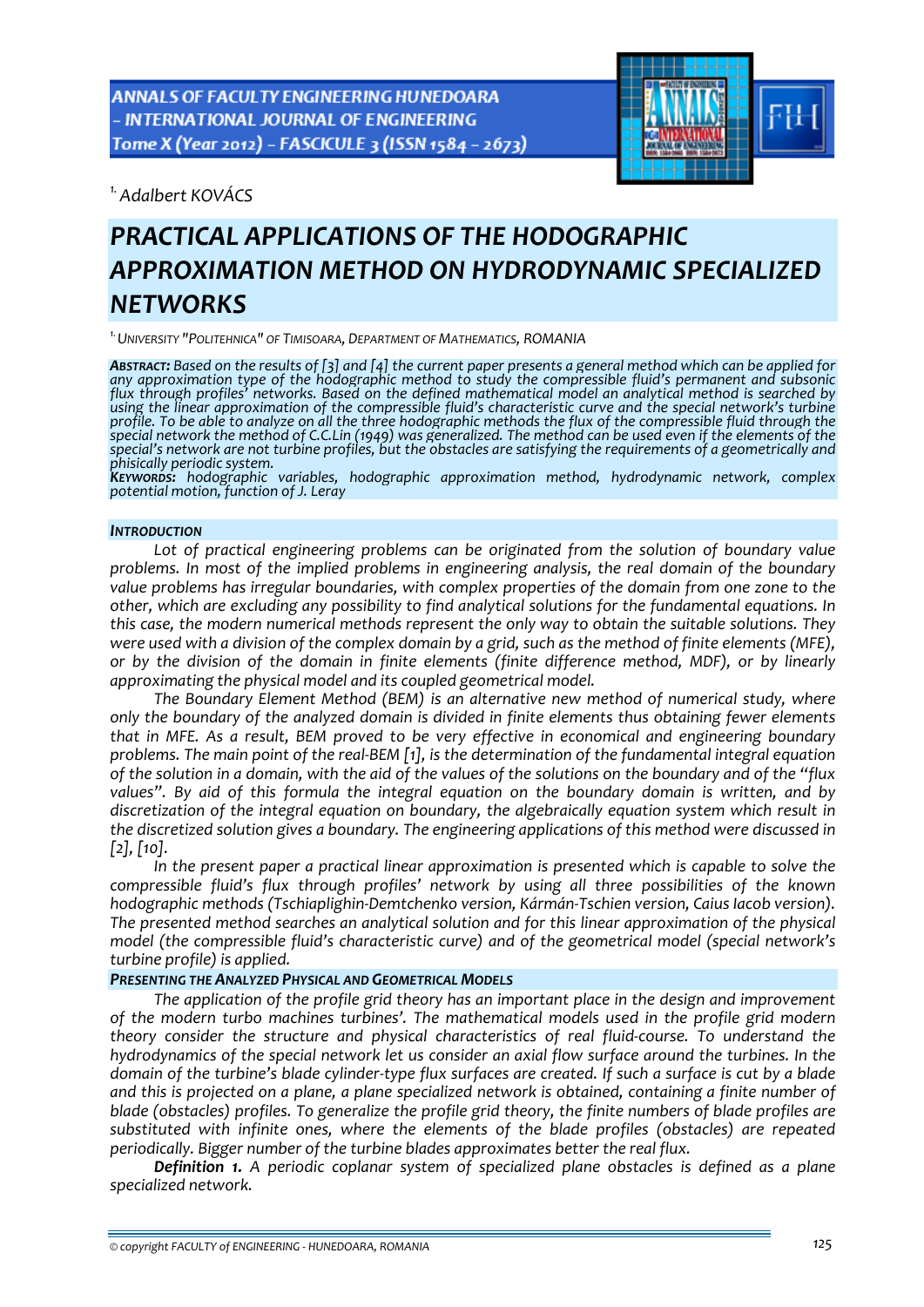*Definition 2. The straight line crossing the collinear point of the specialized plane obstacles, which* creates  $a \lambda$  angle with the I length chord is defined as the director line (ax) of the specialized network *(Fig. 1).*

**Definition 3:** The period of the network  $\overline{\omega} = t \cdot e^{i(\frac{\pi}{2} - \lambda)}$  is the quantity that should be used for moving a profile on the director line in order to achieve a neighboring profile ( $t$  - the scale of the *network).*

The plane specialized network is adjusted to the  $z = x + iy$  coordinating system of a complex space, *where the 0x ax is parallel with the specialized plane obstacles. The curves delimiting the specialized* plane obstacles are notated  $L_k$  ( $k \in Z$ ), while the inner area of the  $L_k$  specialized plane obstacle in the twidth periodicity zone is  $D_k^+$ , the extern domain is  $D_k^-$ . In the followings, a compressible fluid flux is  $\frac{1}{2}$  *analyzed, with*  $\vec{v}_1$  *velocity flux at*  $-\infty$  *and*  $\vec{v}_2$  *velocity flux*  $+\infty$  *.* 

*Definition* 4: The principal periodical strip  $D_0^-$  is the extern domain of the profile with  $L_0$  base, *situated in the strip whose width is t.*



*Figure 1. The director line of the specialized network*

*Remark 1: Due to the fact that the hydrodynamic specialized network is physically and geometrically periodic, it is enough to know in the principal periodical*  $D_0^-$  *the motion of the compressible fluid.*

*Property 1: The motion around the specialized network in the z complex plane is the result from a source*  $(Q, \Gamma_1)$  *placed at*  $-\infty$ , *pointing to another source*  $(Q, \Gamma_2)$  *which is placed at*  $+\infty$ .

*Of course*,  $\Gamma = \Gamma_1 - \Gamma_2 - ... -$  *is the magnitude of the circulation around L<sub>0</sub> profile.* 

*Remark 2: Using the kinematical and geometrical parameters, one can calculate the motion's hydrodynamic parameters from the following equations [1], [11]:*

$$
\Gamma_1 = V_1 t \sin(\lambda + \alpha_1) \qquad \Gamma_2 = V_2 t \sin(\lambda + \alpha_2) \qquad \Gamma = \Gamma_1 - \Gamma_2
$$
  

$$
Q = \zeta_1 \cdot t \cdot V_1 \cos(\lambda + \alpha_1) = \zeta_2 \cdot t \cdot V_2 \cos(\lambda + \alpha_2)
$$
 (1)

*where*  $V_1$  *and*  $V_2$  *represents the asymptotic velocity, while*  $\alpha_1$  *and*  $\alpha_2$  *the angle closed with these velocities and the 0x ax.*

*To analyze such a complex physical and geometrical model, two methods are known:*

- *a. Integral equation method or hydrodynamic singularities method. This method was used to develop a calculus algorithm [10], using the p‐analytical complex function theory and the boundary elements numerical method.*
- *b. Hodographic method [9]: difficult and complex calculation is applied, but the solution gives an analytical solution.*

# *PRACTICAL USE OF THE APPROXIMATING HODOGRAPH METHOD*

*In the z(x,y) complex plane of the compressible fluid consider a specialized network with infinite number of specialized plane obstacles (scaling parameter t, considered angle λ).*

We consider known the fluid's velocity at  $-\infty$ :  $\vec{V}_1 = V_1 \cdot e^{i\alpha_1}$ , while at  $+\infty$  the velocity becomes

 $\vec{V}_2 = V_2 \cdot e^{i\alpha_2}$ .

*The motion of the fluid inside the network is given by the following equations:*

• *Continuity (Euler equation):*

$$
\text{div}\left(\rho \cdot \vec{V}\right) = 0 \quad \text{or} \quad \frac{\partial}{\partial x}(\rho \cdot u) + \frac{\partial}{\partial y}(\rho \cdot v) = 0 \tag{2}
$$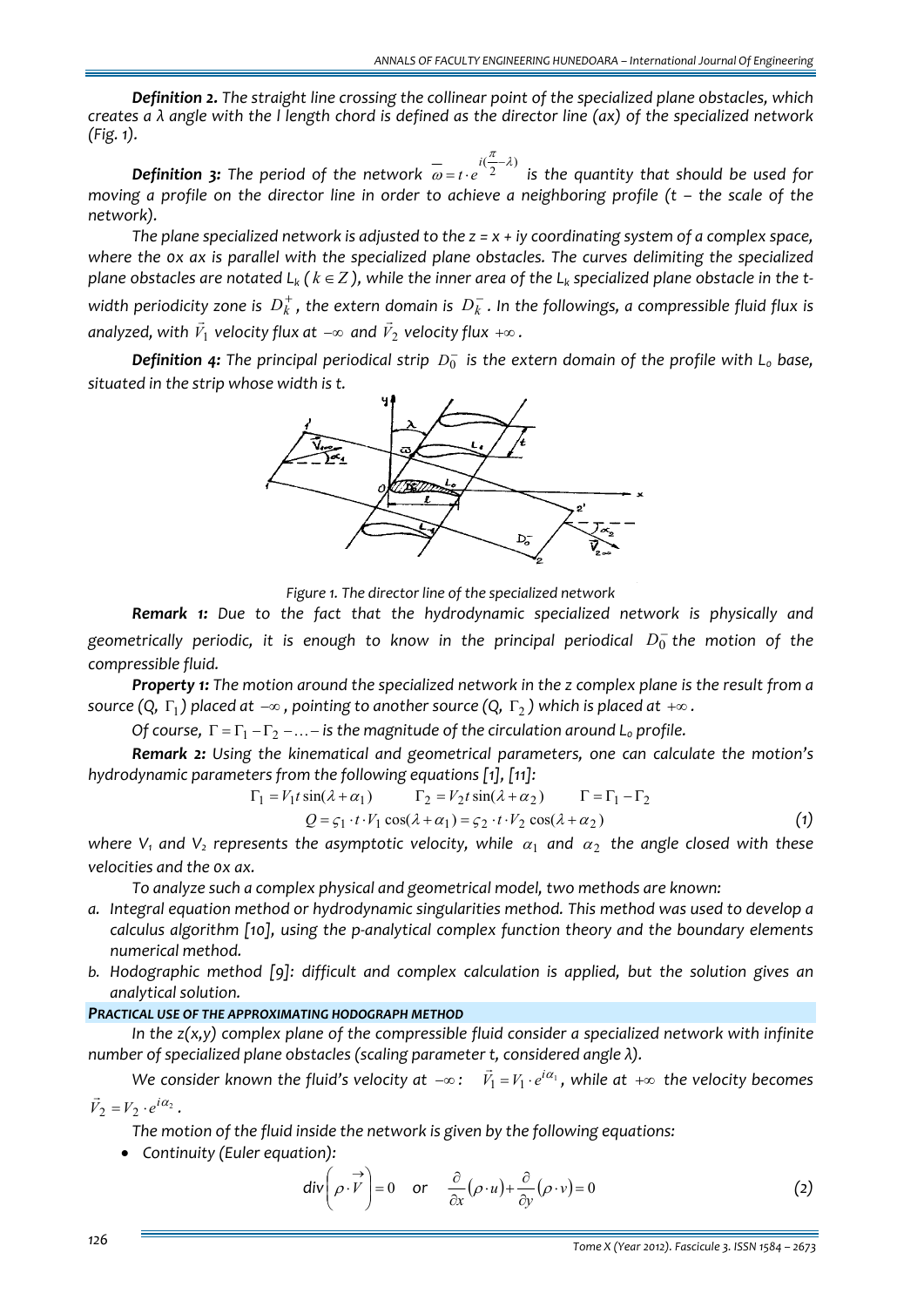• *The equation of the state of the motion:*

$$
p = p(\rho)
$$
 or  $\frac{p}{\rho^{\gamma}} = const$ ,  $\gamma = \frac{c_p}{c_v}$  (3)

• *The equation of the irotational motion potential:*

$$
\text{rot } \vec{V} = 0 \qquad \text{or} \qquad \frac{\partial v}{\partial x} - \frac{\partial u}{\partial y} = 0 \tag{4}
$$

where  $u = V_x$ ,  $v = V_y$  are the components of the  $\vec{V}$  velocity,  $\mathsf{c}_p$  and  $\mathsf{c}_v$  are special temperature values at *isobar (constant pressure) and izochor (constant temperature) conditions.*

From (2) and (4) it can be deduced that in the occupied D region ( $\exists$ )  $\varphi, \psi \in C^2(D)$  which functions *are satisfying the following system of equation:*

$$
\frac{\partial \varphi}{\partial x} = \frac{\rho_0}{\rho} \cdot \frac{\partial \psi}{\partial y}, \quad \frac{\partial \varphi}{\partial y} = -\frac{\rho_0}{\rho} \frac{\partial \psi}{\partial x}, \quad u = \frac{\partial \varphi}{\partial x}, \quad v = \frac{\partial \varphi}{\partial y}
$$
(5)

*where ρ<sup>0</sup> represents the null‐velocity of D.*

Due to the fact, that (5) is not the solution of the linear partial derivative equation system, in the literature a lot of other linearizing solutions were published [1], [9]. S. A. Tschiaplighin was the first who proposed to switch the quasi-linear system  $(5)$  to a linear equation system, based on the independent *hodographic variables*  $(V, \theta)$ :

$$
V \cdot e^{-i\theta} = u - iv \quad \text{or} \quad u = V\cos\theta, \quad v = V\sin\theta \tag{6}
$$

*Property 2 [1]: The relation between the physical and hodographic plane can be written by the following complex variable equation:*

$$
dz = \frac{e^{i\theta}}{V} (d\varphi + i\frac{\rho_0}{\rho} d\psi), \ z = x + iy \tag{7}
$$

*Property 3 [1]: The description of the compressible fluid's motion in the (V,*<sup>θ</sup> *) hodographic plane is given by the following equation:*

$$
\begin{cases}\n\frac{\partial \theta}{\partial \varphi} = \frac{\rho}{\rho_0 V} \frac{\partial V}{\partial \psi} \\
\frac{\partial \theta}{\partial \psi} = V \left( \frac{\rho_0}{\rho V} \right) \frac{\partial V}{\partial \varphi}\n\end{cases}
$$
\n(8)

*Property 4 [9]: With the B. Demtchenko function substitution:*

$$
\sigma = \sigma_1 + \int_{\nu_1}^{\nu} \frac{\rho}{\rho_0 V} dV \tag{9}
$$

*the equation system (8) becomes:*

$$
\frac{\partial \theta}{\partial \varphi} = \frac{\partial \sigma}{\partial \psi}, \qquad \frac{\partial \theta}{\partial \psi} = -K(V) \frac{\partial \sigma}{\partial \varphi}
$$
(10)

*where:*

$$
K(V) = \frac{\rho_0 V^2}{\rho} \left(\frac{\rho_0}{\rho V}\right)_V' \tag{11}
$$

*The hypothesis of S. A. Tschiaplighin was in case of the subsonic motion, by other words the* velocity of the fluid is smaller than half of the sound velocity ( $V < c/2$ ) then K(V)  $\leq$  1. Starting from this *observation, the approximation of K(V) is:*

$$
K(V) = -\frac{\rho_0 V^2}{\rho} \left(\frac{\rho_0}{\rho V}\right)_V = 1
$$
\n(12)

*As a result, there exists a fictitious fluid (based on the Tschiaplighin‐hypothesis) with the following compressible law:*

$$
\frac{\rho_0 V^2}{\rho} \left(\frac{\rho_0}{\rho V}\right)_V = -1 \tag{13}
$$

*This fluid gives the possibility to substitute the nonlinear characteristic equation (3) with the (3\* ) linear characteristic equation:*

*<sup>©</sup> copyright FACULTY of ENGINEERING ‐ HUNEDOARA, ROMANIA 127*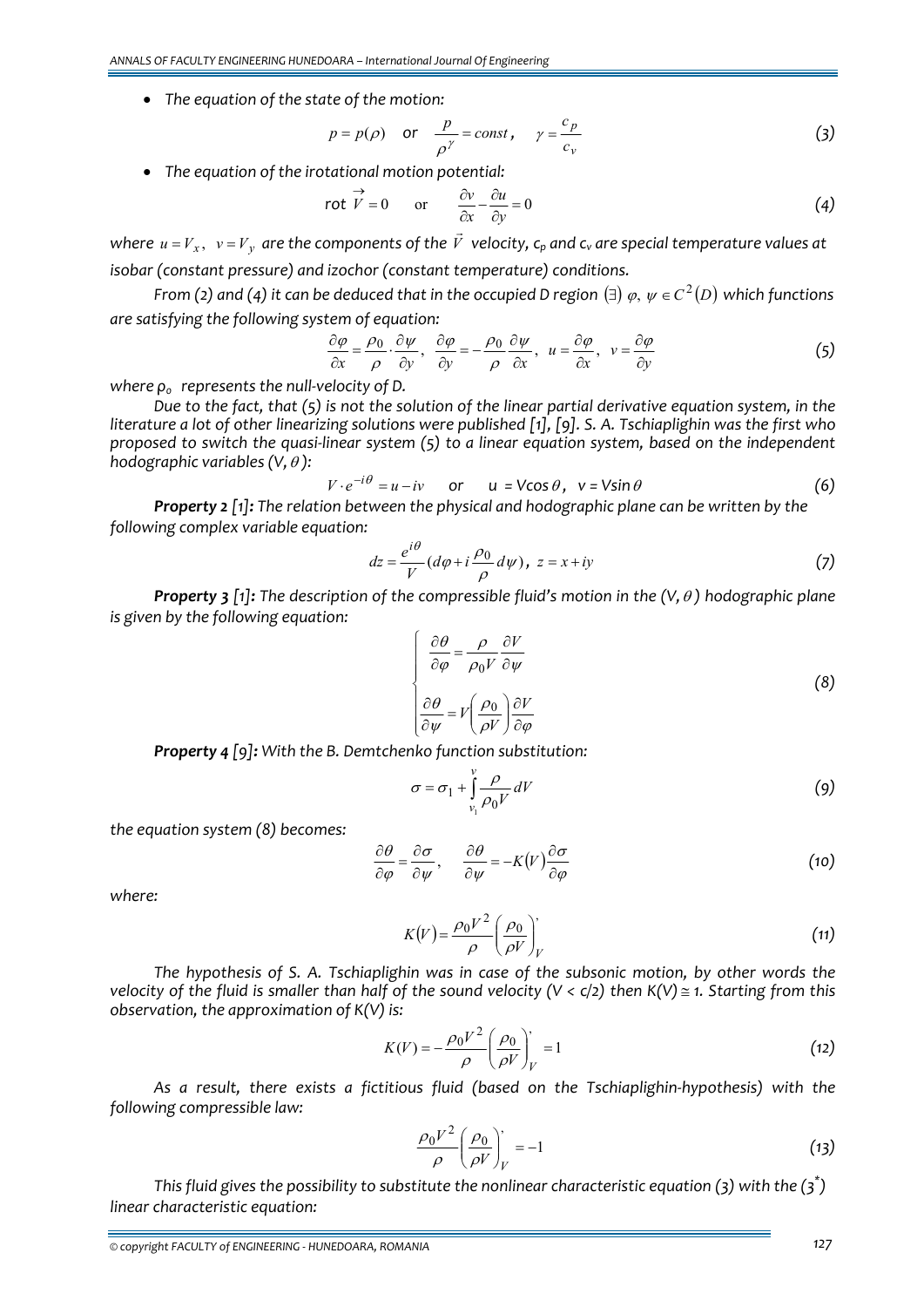$$
p = C \frac{1}{\rho} + C' \tag{3}^*
$$

*where the C and C' constants can be determined based on the used approximation and it reflects the real* physical conditions. In this way, a hodographic approximation method in the ⎟ ⎠ ⎞  $\overline{\phantom{a}}$  $\mathsf I$ ⎝  $\left(\frac{1}{p}, p\right)$ 1 ρ *plane*

*substitutes the (3) isentropic curve with (3\* ).*

**Property 5** [9]: Choosing the C and C' constants of the  $(\vec{\sigma})$  equation three possibilities exist. These *are named as the hodographic equation variants (Fig. 2).*

*The demonstration of Property 5 was done by S. Popp in 1969 [9]. It resulted that only three hodographic approximation variant methods exists (Fig. 2):*

*The Tschiaplighin‐Demtchenko approximation (line nr. 1);*

*Kármán‐Tschien approximation (line nr. 2);*

*Caius Iacob approximation (line nr. 3).*



*Figure 2. The director line of the specialized network*

C. C. Lin was the first [6], who has demonstrated in 1949 that in case of a compressible fluid's flux *around the specialized plane obstacles, the Kármán‐Tschien approximation can be utilized.*

*Property 6 [9]: Using the Tschiaplighin‐type fictitious fluid, the following linear partial equation system can be obtained:*

$$
\frac{\partial \theta}{\partial \varphi} = \frac{\partial \sigma}{\partial \psi}, \qquad \frac{\partial \theta}{\partial \psi} = -\frac{\partial \sigma}{\partial \varphi}
$$
 (8<sup>\*</sup>)

*Remark 3: Equation* (8<sup>\*</sup>) *reflects that the*  $\omega = \theta + i\sigma$  *complex function is an analytic function of* the  $f = \varphi + i\psi$  complex variable. The  $\omega = \theta + i\sigma$  function is the Levi-Civita function of the  $(\zeta)$  fictitious *plane's* incompressible fluid, who's motion complex potential is:  $f = \varphi + i\psi$ .

*Theorem 1 [1]: In the hodographic approximation method, the correspondence between the uncompressible circulational motion from plane (* ζ *) and the subsonic compressible motion from plane (z) is given by the following equations:*

$$
z = C_1 \int h(\zeta) d\zeta + C_2 \int \left(\frac{df}{d\zeta}\right)^2 \frac{d\zeta}{h(\zeta)}
$$
(14)

$$
\frac{1}{V} = \frac{C_1}{|w|} + C_2 |w| = \frac{C_1}{V_i} |h(\zeta)| + C_2 \frac{V_i}{|h(\zeta)|}
$$
\n(15)

$$
\frac{\widetilde{\rho}_0}{\rho V} = \frac{C_1}{|w|} - C_2 |w| = \frac{C_1}{V_i} |h(\zeta)| - C_2 \frac{V_i}{|h(\zeta)|}
$$
\n(16)

$$
\theta = \theta_1 + \arg h(\zeta) \tag{17}
$$

*where: Vi is magnitude of the uncompressible fluid's velocity;*

 $\widetilde{\rho}_0$  is the fictitious the uncompressible fluid's density<mark>;</mark>

*C1 and C2 constants – in case of each approximation variants – are determined by the following expressions:*

*Tschiaplighin – Demtchenko approximation variant:*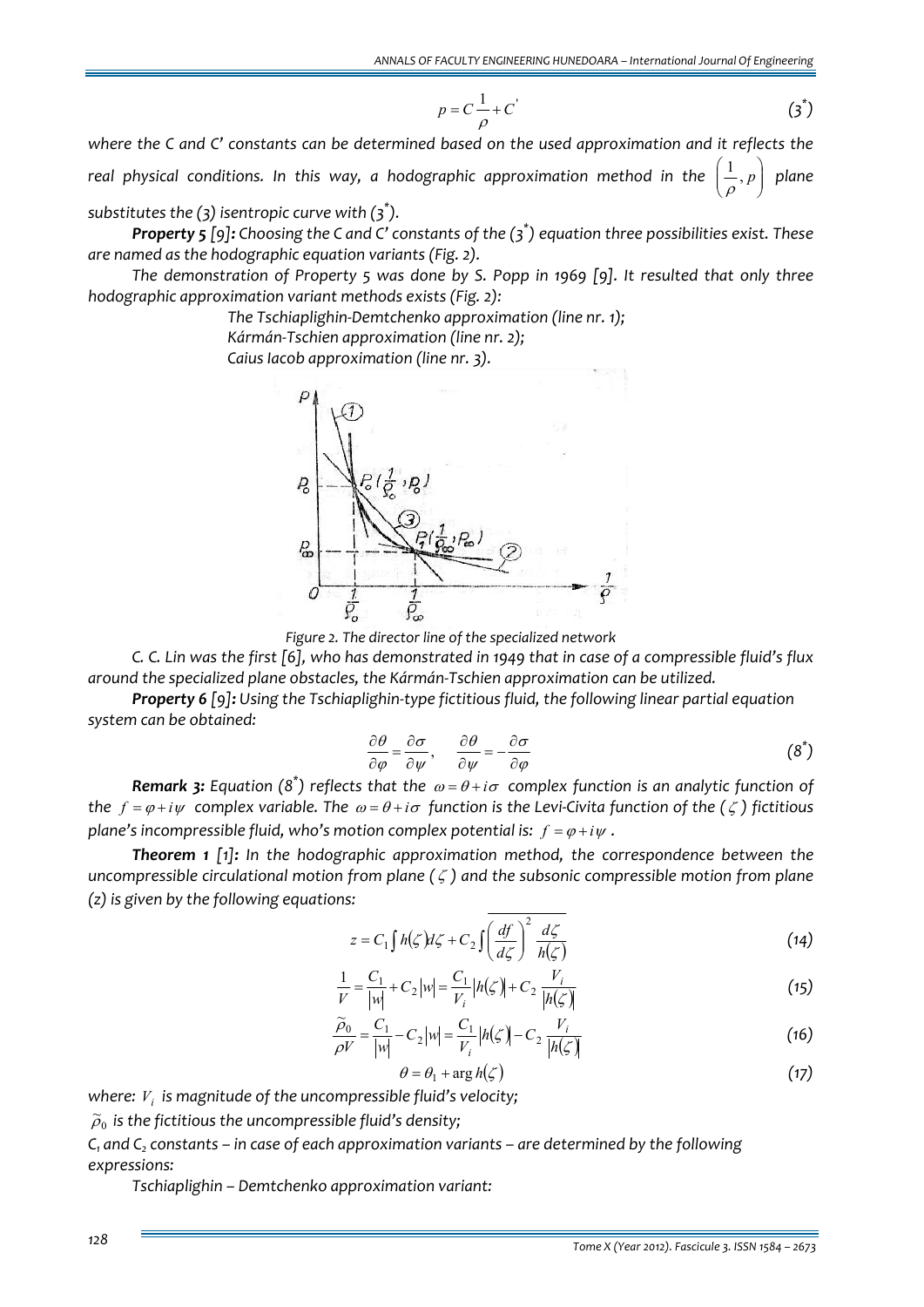$$
C_1 = \frac{1}{2} \left( 1 + \sqrt{1 + M_0^2} \right), \qquad C_2 = -\frac{1}{2V_\infty^2} \left( 1 - \sqrt{1 + M_0^2} \right) \tag{18}
$$

*where*  $M_{0} = \frac{V_{\infty}}{C_{0}}$  is the Tschiaplighin-number.

*Kármán‐Tschien approximation variant:*

$$
C_1 = \frac{1}{2} \left( 1 + \frac{1}{\sqrt{1 - M_{\infty}^2}} \right), \quad C_2 = -\frac{1}{2V_{\infty}} \left( 1 - \frac{1}{\sqrt{1 - M_{\infty}^2}} \right)
$$
(19)

*where*  ${M}_{\infty}$  =  $\frac{V}{C_{\infty}}$  is the Mach-number.

*C. Iacob approximation variant:*

$$
C_1 = \frac{1}{2} \left[ 1 + \left( 1 - \frac{\gamma - 1}{2} M_0^2 \right)^{-\frac{1}{\gamma} - 1} \right]
$$
\n
$$
C_2 = \frac{\gamma}{2C_0^2} \frac{1 - \left( 1 - \frac{\gamma - 1}{2} M_0^2 \right)^{-\frac{1}{\gamma - 1}}}{\left[ 1 - \left( 1 - \frac{\gamma - 1}{2} M_0^2 \right)^{\frac{\gamma}{\gamma - 1}} \right] \left[ 1 + \left( 1 + \frac{\gamma - 1}{2} M_0^2 \right)^{-\frac{1}{\gamma - 1}} \right]}
$$
\n(20)

### *J. LERAY TRANSPOSITION AND PRACTICAL APPLICATION*

*To have a bijective transposition between the (z) and (*ζ *) planes (to close the specialized plane* obstacles, with scaling parameter t and considered angle  $\lambda$ ) the relations of Theorem 1 will be changed *to be valid in case of circulational motion too. In this way, the (z) compressible plane circulational motion will be equal with an uncompressible, fictitious circulational motion in plane (*ζ *) (by using the (14), (15), (16), (17) equations). This is known as the J. Leroy transposition:*

$$
\left(\overline{w}(\zeta) = \frac{1}{h(\zeta)} \frac{df}{d\zeta}\right)
$$
 (21)

*For the (*ζ *) plane's canonical region the uncompressible fluid's flux domain will be chosen around* a unit radius circle. In other words, the principal periodical strip's ( $D_0^-$ ) domain conform projection will *be the flux* of  $|\zeta| = 1$  *unit radius circle.* 

For univocal transposition it is laid down that the principal periodical strip ( $D_0^-$ ) is equal with the  $|\zeta| = 1$  *unit radius circle:* 

Property 7 [11]: From the Kutta-Zsukovszki hypothesis validation, the R radius circle  $\Gamma$  circulation is *given by the following equation:*

$$
\Gamma = \frac{4RtV_1(R^2 - 2R\cos\theta + 1)}{(R^2 - 1)(R^4 - 2R^2\cos 2\theta_0 + 1)} \cdot \left[ \frac{R^2\sin(\alpha_1 - \lambda - \theta_0)}{-\sin(\alpha_1 - \lambda - \theta_0)} \right]
$$
(22)

*Property* 8 [11]: The complex potential of the flux around the uncompressible  $|\zeta| = 1$  unit radius *circle is given by the following equation:* 

$$
f(\zeta) = \frac{Q - i\Gamma_1}{2\pi} \ln \frac{\zeta + R}{\zeta - R} + \frac{Q + i\Gamma_1}{2\pi} \ln \frac{\zeta + \frac{1}{R}}{\zeta - \frac{1}{R}} - i \frac{\Gamma}{2\pi} \ln \frac{\zeta - R}{\zeta - \frac{1}{R}}
$$
(23)

*where Q and Г physical parameters are given by equation (1).*

*Remark 4: In equations (22) and (23) the value of R is determined empirical from a table (according to λ considered angle and t/l density – [11], pp. 113, table 1).*

**Theorem 2** [5]: The shift (slip) of the corresponding blade profile contours of the (z) and ( $\zeta$ ) *planes according to relation (14) is given by the following equation:*

$$
\tau = \omega_2 - \omega_1, \quad \omega_1 = \frac{c_1 + c_2 \left(v_{1i} e^{i\alpha_1}\right)^2}{c_1^2 + c_2^2 v_{1i}^4} \cdot \omega, \quad \omega_2 = \frac{c_1 + c_2 \left(v_{2i} e^{i\alpha_2}\right)^2}{c_1^2 + c_2^2 v_{2i}^4} \cdot \omega \tag{24}
$$

**Property 9** [5]: The J. Leray  $h(\zeta)$  function is determined using the hypothesis of closing the blade *profiles:*

*© copyright FACULTY of ENGINEERING ‐ HUNEDOARA, ROMANIA 129*